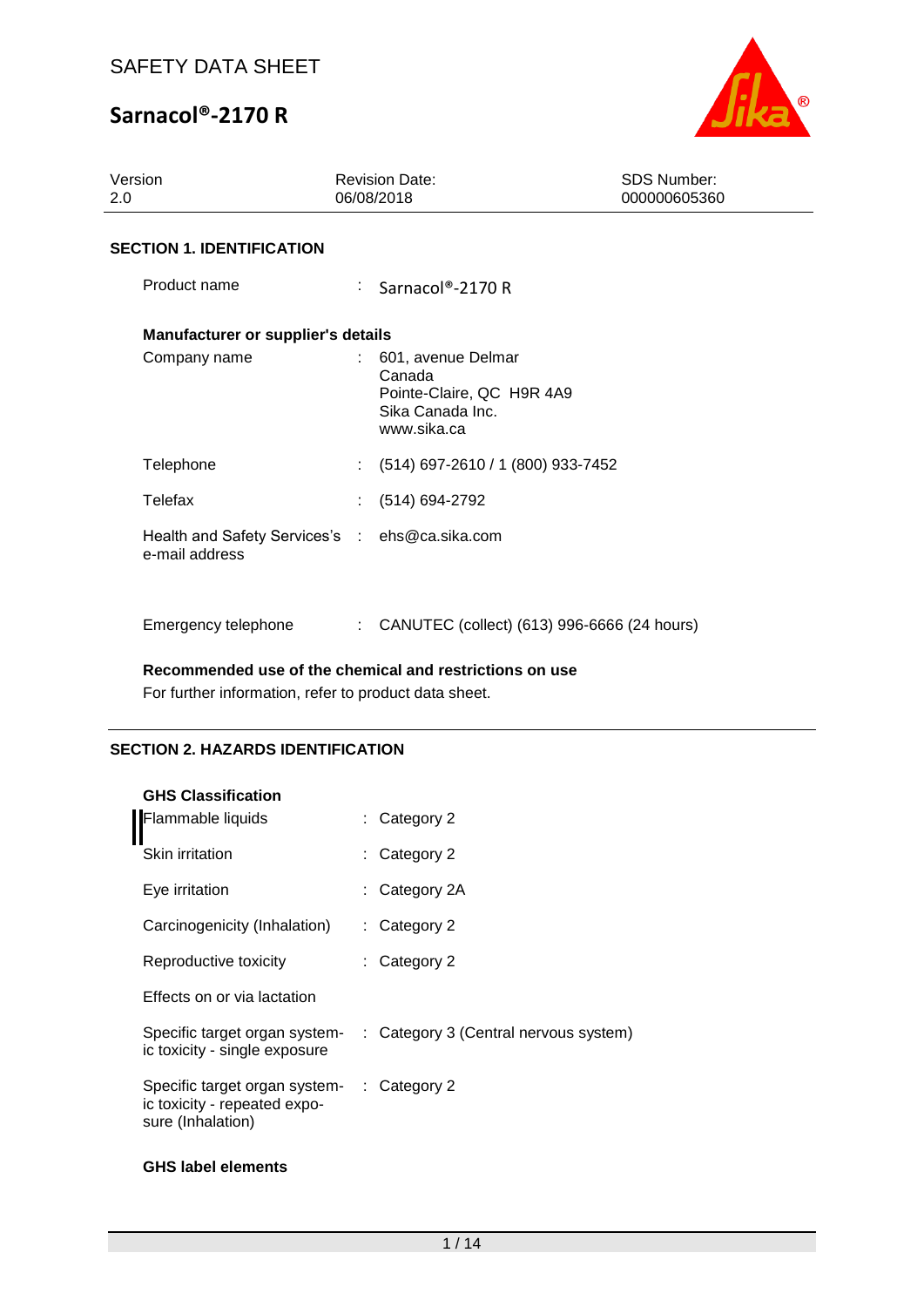

| Version<br>2.0                  | <b>Revision Date:</b><br>06/08/2018                                                                                                                                                                                                                                                                                 | SDS Number:<br>000000605360                                                                                                                                                                                                                                                                                                                                                                                                                                                                                                                                                                                                                                                                                                                                                                                                                                                                                                                                                                                                                                                                                                                                                                                                                                                                                                                                                                                                                       |  |  |
|---------------------------------|---------------------------------------------------------------------------------------------------------------------------------------------------------------------------------------------------------------------------------------------------------------------------------------------------------------------|---------------------------------------------------------------------------------------------------------------------------------------------------------------------------------------------------------------------------------------------------------------------------------------------------------------------------------------------------------------------------------------------------------------------------------------------------------------------------------------------------------------------------------------------------------------------------------------------------------------------------------------------------------------------------------------------------------------------------------------------------------------------------------------------------------------------------------------------------------------------------------------------------------------------------------------------------------------------------------------------------------------------------------------------------------------------------------------------------------------------------------------------------------------------------------------------------------------------------------------------------------------------------------------------------------------------------------------------------------------------------------------------------------------------------------------------------|--|--|
| Hazard pictograms               |                                                                                                                                                                                                                                                                                                                     |                                                                                                                                                                                                                                                                                                                                                                                                                                                                                                                                                                                                                                                                                                                                                                                                                                                                                                                                                                                                                                                                                                                                                                                                                                                                                                                                                                                                                                                   |  |  |
| Signal Word                     | Danger                                                                                                                                                                                                                                                                                                              |                                                                                                                                                                                                                                                                                                                                                                                                                                                                                                                                                                                                                                                                                                                                                                                                                                                                                                                                                                                                                                                                                                                                                                                                                                                                                                                                                                                                                                                   |  |  |
| <b>Hazard Statements</b>        | : H225 Highly flammable liquid and vapor.<br>H315 Causes skin irritation.<br>H319 Causes serious eye irritation.<br>peated exposure if inhaled.                                                                                                                                                                     | H336 May cause drowsiness or dizziness.<br>H351 Suspected of causing cancer if inhaled.<br>H361 Suspected of damaging fertility or the unborn child.<br>H362 May cause harm to breast-fed children.<br>H373 May cause damage to organs through prolonged or re-                                                                                                                                                                                                                                                                                                                                                                                                                                                                                                                                                                                                                                                                                                                                                                                                                                                                                                                                                                                                                                                                                                                                                                                   |  |  |
| <b>Precautionary Statements</b> | <b>Prevention:</b><br>and understood.<br>and other ignition sources. No smoking.<br>P233 Keep container tightly closed.<br>ment.<br>P242 Use non-sparking tools.<br>face protection.<br><b>Response:</b><br>CENTER/doctor if you feel unwell.<br>to do. Continue rinsing.<br>attention.<br>tion.<br>tion.<br>reuse. | P201 Obtain special instructions before use.<br>P202 Do not handle until all safety precautions have been read<br>P210 Keep away from heat, hot surfaces, sparks, open flames<br>P240 Ground and bond container and receiving equipment.<br>P241 Use explosion-proof electrical/ ventilating/ lighting/ equip-<br>P243 Take action to prevent static discharges.<br>P260 Do not breathe dust/ fume/ gas/ mist/ vapors/ spray.<br>P263 Avoid contact during pregnancy and while nursing.<br>P264 Wash skin thoroughly after handling.<br>P270 Do not eat, drink or smoke when using this product.<br>P271 Use only outdoors or in a well-ventilated area.<br>P280 Wear protective gloves/ protective clothing/ eye protection/<br>P303 + P361 + P353 IF ON SKIN (or hair): Take off immediately<br>all contaminated clothing. Rinse skin with water.<br>P304 + P340 + P312 IF INHALED: Remove person to fresh air<br>and keep comfortable for breathing. Call a POISON<br>P305 + P351 + P338 IF IN EYES: Rinse cautiously with water<br>for several minutes. Remove contact lenses, if present and easy<br>P308 + P313 IF exposed or concerned: Get medical advice/<br>P332 + P313 If skin irritation occurs: Get medical advice/atten-<br>P337 + P313 If eye irritation persists: Get medical advice/ atten-<br>P362 + P364 Take off contaminated clothing and wash it before<br>P370 + P378 In case of fire: Use dry sand, dry chemical or alco- |  |  |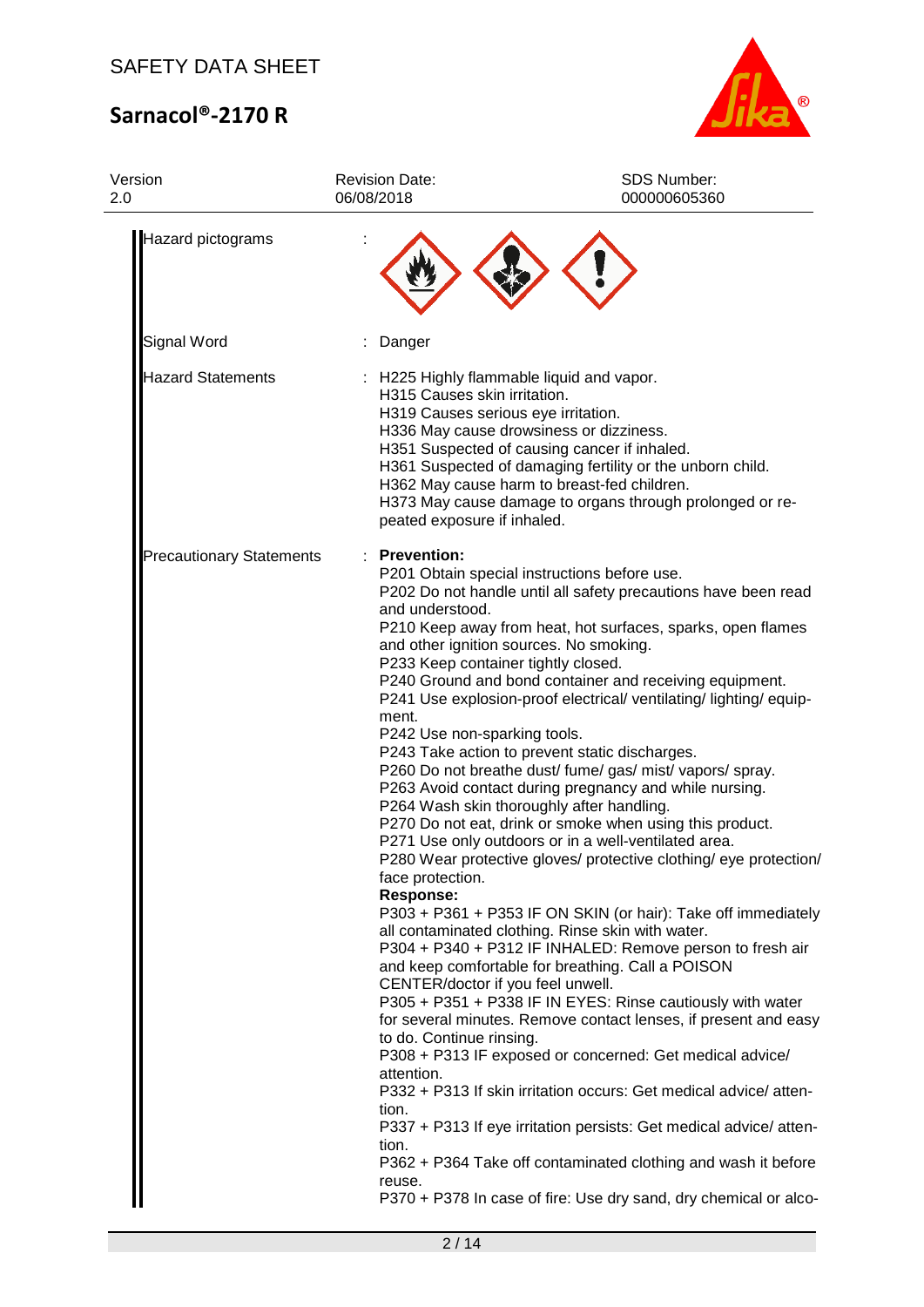

| Version<br>2.0               | <b>Revision Date:</b><br>06/08/2018                                                                                    | <b>SDS Number:</b><br>000000605360                                                                                                                                                                                                                                |
|------------------------------|------------------------------------------------------------------------------------------------------------------------|-------------------------------------------------------------------------------------------------------------------------------------------------------------------------------------------------------------------------------------------------------------------|
|                              | hol-resistant foam to extinguish.<br>Storage:<br>tightly closed.<br>P405 Store locked up.<br>Disposal:<br>posal plant. | P403 + P233 Store in a well-ventilated place. Keep container<br>P403 + P235 Store in a well-ventilated place. Keep cool.<br>P501 Dispose of contents/ container to an approved waste dis-                                                                         |
| Warning                      | or fatal.                                                                                                              | Reports have associated repeated and prolonged exposure to<br>some of the chemicals in this product with permanent brain, liver,<br>kidney and nervous system damage. Intentional misuse by de-<br>liberate concentration and inhalation of vapors may be harmful |
| Other hazards<br>None known. |                                                                                                                        |                                                                                                                                                                                                                                                                   |

### **Supplemental information**

If product is in liquid or paste form, physical or health hazards listed related to dust are not considered significant. However, product may contain substances that could be potential hazards if caused to become airborne due to grinding, sanding or other abrasive processes.

### **SECTION 3. COMPOSITION/INFORMATION ON INGREDIENTS**

#### **Hazardous ingredients**

| Chemical name           | CAS-No.        | Concentration (% w/w) |
|-------------------------|----------------|-----------------------|
| butanone                | 78-93-3        | $>= 30 - 60$          |
| Toluene                 | 108-88-3       | $>= 15 - 40$          |
| xvlene                  | 1330-20-7      | $>= 2 - 5$            |
| ethylbenzene            | $100 - 41 - 4$ | $>= 1 - 2$            |
| alkanes, C14-17, chloro | 85535-85-9     | $>= 0 - 1$            |

### **SECTION 4. FIRST AID MEASURES**

| General advice          | : Move out of dangerous area.<br>Consult a physician.<br>Show this material safety data sheet to the doctor in attend-<br>ance.              |
|-------------------------|----------------------------------------------------------------------------------------------------------------------------------------------|
| If inhaled              | : Move to fresh air.<br>Consult a physician after significant exposure.                                                                      |
| In case of skin contact | : Take off contaminated clothing and shoes immediately.<br>Wash off with soap and plenty of water.<br>If symptoms persist, call a physician. |
| In case of eye contact  | : Immediately flush eye(s) with plenty of water.<br>Remove contact lenses.<br>Keep eye wide open while rinsing.                              |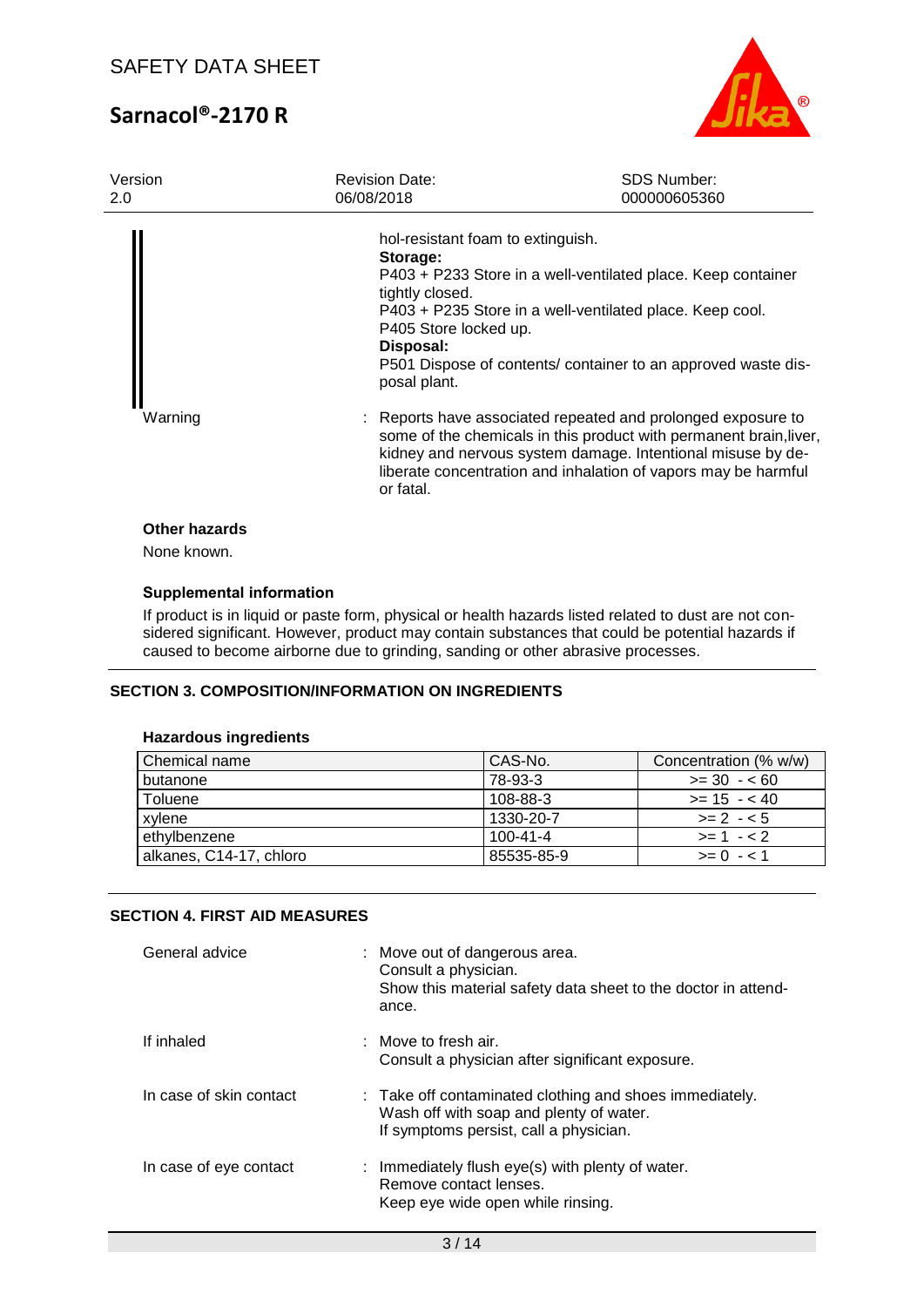

| Version<br>2.0                                                    | <b>Revision Date:</b><br>06/08/2018                                                                                                                                                                                                                                                                                                                                         | <b>SDS Number:</b><br>000000605360                                                                                                                                                 |
|-------------------------------------------------------------------|-----------------------------------------------------------------------------------------------------------------------------------------------------------------------------------------------------------------------------------------------------------------------------------------------------------------------------------------------------------------------------|------------------------------------------------------------------------------------------------------------------------------------------------------------------------------------|
|                                                                   | If eye irritation persists, consult a specialist.                                                                                                                                                                                                                                                                                                                           |                                                                                                                                                                                    |
| If swallowed                                                      | Do not give milk or alcoholic beverages.<br>Obtain medical attention.                                                                                                                                                                                                                                                                                                       | : Clean mouth with water and drink afterwards plenty of water.<br>Do not induce vomiting without medical advice.<br>Never give anything by mouth to an unconscious person.         |
| Most important symptoms<br>and effects, both acute and<br>delayed | : irritant effects<br>Respiratory disorder<br><b>Excessive lachrymation</b><br>Erythema<br><b>Dermatitis</b><br>Loss of balance<br>Vertigo<br>and symptoms.<br>Causes skin irritation.<br>Causes serious eye irritation.<br>May cause drowsiness or dizziness.<br>Suspected of causing cancer if inhaled.<br>May cause harm to breast-fed children.<br>exposure if inhaled. | See Section 11 for more detailed information on health effects<br>Suspected of damaging fertility or the unborn child.<br>May cause damage to organs through prolonged or repeated |
| Notes to physician                                                | : Treat symptomatically.                                                                                                                                                                                                                                                                                                                                                    |                                                                                                                                                                                    |

## **SECTION 5. FIRE-FIGHTING MEASURES**

| Suitable extinguishing media             | : Alcohol-resistant foam<br>Carbon dioxide (CO2)<br>Dry chemical                                                                                                                                                                                                                |
|------------------------------------------|---------------------------------------------------------------------------------------------------------------------------------------------------------------------------------------------------------------------------------------------------------------------------------|
| Unsuitable extinguishing<br>media        | : Water<br>High volume water jet                                                                                                                                                                                                                                                |
| Specific hazards during fire<br>fighting | : Do not use a solid water stream as it may scatter and spread<br>fire.                                                                                                                                                                                                         |
| Further information                      | : Use water spray to cool unopened containers.<br>Collect contaminated fire extinguishing water separately. This<br>must not be discharged into drains.<br>Fire residues and contaminated fire extinguishing water must<br>be disposed of in accordance with local regulations. |
| for fire-fighters                        | Special protective equipment : In the event of fire, wear self-contained breathing apparatus.                                                                                                                                                                                   |

### **SECTION 6. ACCIDENTAL RELEASE MEASURES**

Personal precautions, protec- : Use personal protective equipment.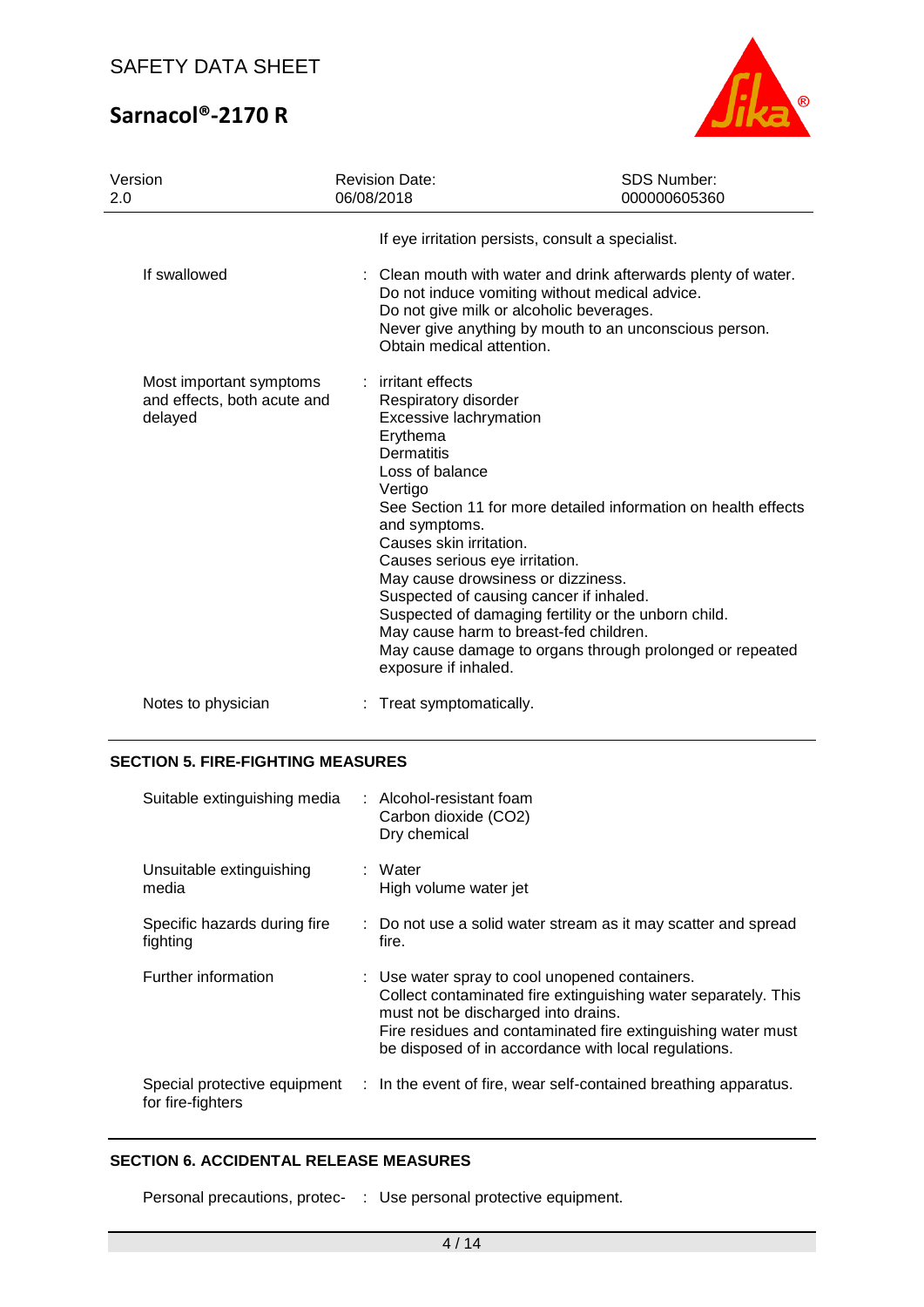

| Version                                                  | <b>Revision Date:</b>                                                                      | <b>SDS Number:</b>                                                                                                                                                                                 |
|----------------------------------------------------------|--------------------------------------------------------------------------------------------|----------------------------------------------------------------------------------------------------------------------------------------------------------------------------------------------------|
| 2.0                                                      | 06/08/2018                                                                                 | 000000605360                                                                                                                                                                                       |
| tive equipment and emer-                                 | Remove all sources of ignition.                                                            | Beware of vapors accumulating to form explosive concentra-                                                                                                                                         |
| gency procedures                                         | Deny access to unprotected persons.                                                        | tions. Vapors can accumulate in low areas.                                                                                                                                                         |
| Environmental precautions                                | : Prevent product from entering drains.<br>respective authorities.<br>cannot be contained. | If the product contaminates rivers and lakes or drains inform<br>Local authorities should be advised if significant spillages                                                                      |
| Methods and materials for<br>containment and cleaning up | / national regulations (see section 13).                                                   | : Contain spillage, and then collect with non-combustible ab-<br>sorbent material, (e.g. sand, earth, diatomaceous earth, ver-<br>miculite) and place in container for disposal according to local |

### **SECTION 7. HANDLING AND STORAGE**

| Advice on protection against<br>fire and explosion | : Use explosion-proof equipment. Keep away from<br>heat/sparks/open flames/hot surfaces. No smoking. Take pre-<br>cautionary measures against electrostatic discharges.                                                                                                                                                                                                                                                                                                                                                                                                                                       |
|----------------------------------------------------|---------------------------------------------------------------------------------------------------------------------------------------------------------------------------------------------------------------------------------------------------------------------------------------------------------------------------------------------------------------------------------------------------------------------------------------------------------------------------------------------------------------------------------------------------------------------------------------------------------------|
| Advice on safe handling                            | : Do not breathe vapors or spray mist.<br>Avoid exceeding the given occupational exposure limits (see<br>section 8).<br>Do not get in eyes, on skin, or on clothing.<br>For personal protection see section 8.<br>Smoking, eating and drinking should be prohibited in the ap-<br>plication area.<br>Take precautionary measures against static discharge.<br>Open drum carefully as content may be under pressure.<br>Take necessary action to avoid static electricity discharge<br>(which might cause ignition of organic vapors).<br>Follow standard hygiene measures when handling chemical<br>products. |
| Conditions for safe storage                        | : Store in original container.<br>Store in cool place.<br>Keep in a well-ventilated place.<br>Containers which are opened must be carefully resealed and<br>kept upright to prevent leakage.<br>Observe label precautions.<br>Store in accordance with local regulations.                                                                                                                                                                                                                                                                                                                                     |

### **SECTION 8. EXPOSURE CONTROLS/PERSONAL PROTECTION**

### **Ingredients with workplace control parameters**

| Ingredients | CAS-No. | Value type<br>(Form of<br>exposure) | Control parame-<br>ters / Permissible<br>concentration | <b>Basis</b> |
|-------------|---------|-------------------------------------|--------------------------------------------------------|--------------|
| butanone    | 78-93-3 | TWA                                 | $200$ ppm                                              | CA AB OEL    |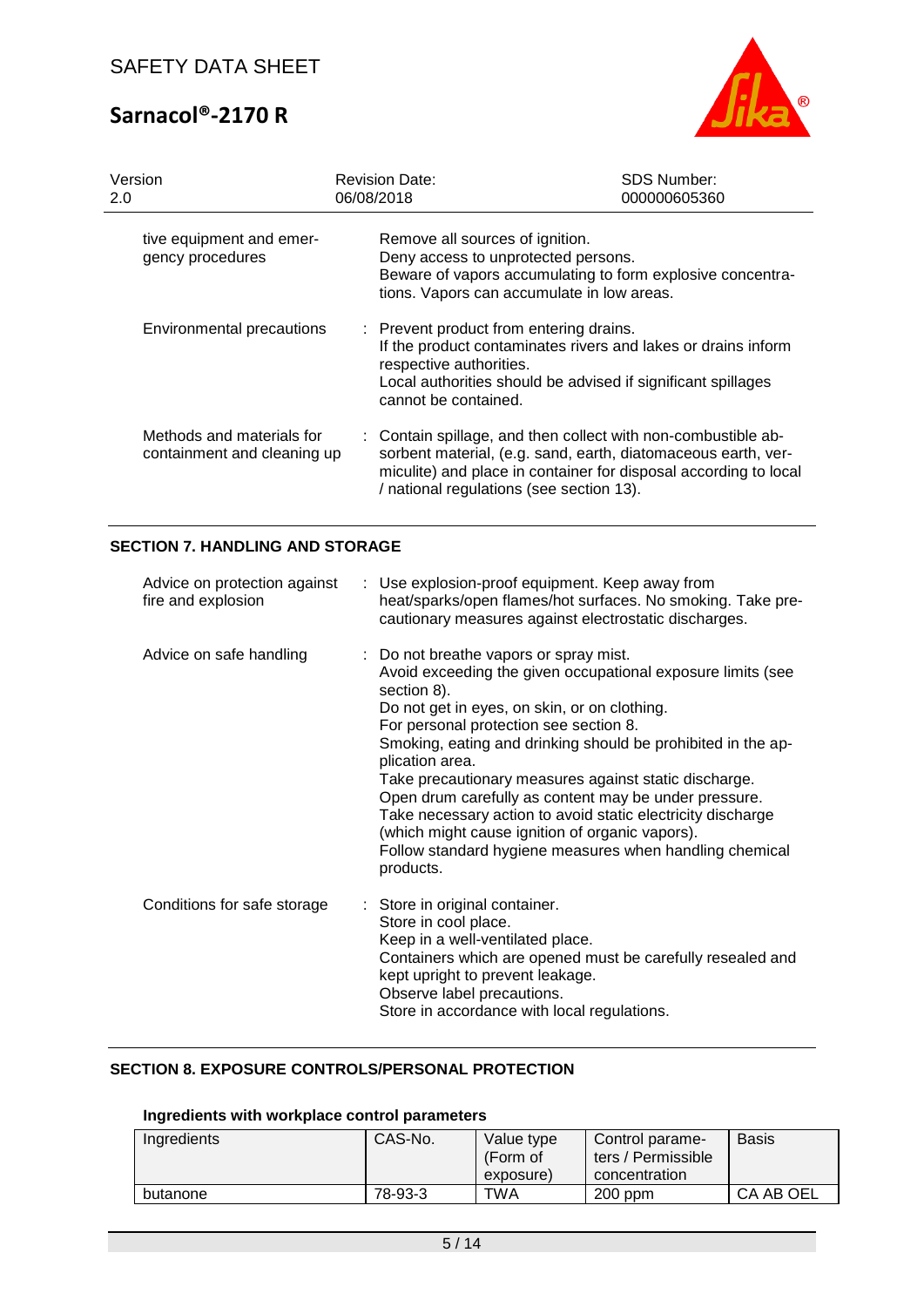

SDS Number: 000000605360

# **Sarnacol®-2170 R**

Version 2.0

Revision Date: 06/08/2018

|              |                |              | 590 mg/m3              |                  |
|--------------|----------------|--------------|------------------------|------------------|
|              |                | <b>STEL</b>  | $300$ ppm<br>885 mg/m3 | <b>CA AB OEL</b> |
|              |                | <b>TWA</b>   | $\overline{50}$ ppm    | CA BC OEL        |
|              |                | <b>STEL</b>  | 100 ppm                | CA BC OEL        |
|              |                | <b>TWAEV</b> | 50 ppm                 | CA QC OEL        |
|              |                |              | 150 mg/m3              |                  |
|              |                | <b>STEV</b>  | $100$ ppm              | CA QC OEL        |
|              |                |              | 300 mg/m3              |                  |
|              |                | <b>TWA</b>   | 200 ppm                | <b>ACGIH</b>     |
|              |                | <b>STEL</b>  | 300 ppm                | <b>ACGIH</b>     |
| Toluene      | 108-88-3       | <b>TWA</b>   | 50 ppm<br>188 mg/m3    | <b>CA AB OEL</b> |
|              |                | <b>TWA</b>   |                        | CA BC OEL        |
|              |                | <b>TWAEV</b> | 20 ppm                 | CA QC OEL        |
|              |                |              | 50 ppm<br>188 mg/m3    |                  |
|              |                | <b>TWA</b>   | 20 ppm                 | <b>ACGIH</b>     |
|              | 1330-20-7      | <b>TWA</b>   |                        | <b>CA AB OEL</b> |
| xylene       |                |              | 100 ppm<br>434 mg/m3   |                  |
|              |                | <b>STEL</b>  | 150 ppm                | <b>CA AB OEL</b> |
|              |                |              | 651 mg/m3              |                  |
|              |                | <b>TWAEV</b> | $100$ ppm              | CA QC OEL        |
|              |                |              | 434 mg/m3              |                  |
|              |                | <b>STEV</b>  | 150 ppm                | CA QC OEL        |
|              |                |              | 651 mg/m3              |                  |
|              |                | <b>TWA</b>   | 100 ppm                | CA BC OEL        |
|              |                | <b>STEL</b>  | 150 ppm                | <b>CA BC OEL</b> |
|              |                | <b>TWA</b>   | 100 ppm                | <b>ACGIH</b>     |
|              |                | <b>STEL</b>  | 150 ppm                | <b>ACGIH</b>     |
| ethylbenzene | $100 - 41 - 4$ | <b>TWA</b>   | $100$ ppm              | <b>CA AB OEL</b> |
|              |                |              | 434 mg/m3              |                  |
|              |                | <b>STEL</b>  | 125 ppm                | CA AB OEL        |
|              |                |              | 543 mg/m3              |                  |
|              |                | <b>TWA</b>   | 20 ppm                 | <b>CA BC OEL</b> |
|              |                | <b>TWAEV</b> | $100$ ppm              | CA QC OEL        |
|              |                |              | 434 mg/m3              |                  |
|              |                | <b>STEV</b>  | 125 ppm                | CA QC OEL        |
|              |                |              | 543 mg/m3              |                  |
|              |                | <b>TWA</b>   | 20 ppm                 | <b>ACGIH</b>     |
|              |                | <b>STEL</b>  | 125 ppm                | <b>ACGIH</b>     |

## **Biological occupational exposure limits**

| Ingredients | CAS-No.  | Control<br>parameters  | Biological<br>specimen | Sam-<br>pling<br>time                                                      | Permissible<br>concentra-<br>tion | <b>Basis</b>        |
|-------------|----------|------------------------|------------------------|----------------------------------------------------------------------------|-----------------------------------|---------------------|
| butanone    | 78-93-3  | methyl ethyl<br>ketone | Urine                  | End of<br>shift (As<br>soon as<br>possible<br>after<br>exposure<br>ceases) | $2$ mg/l                          | <b>ACGIH</b><br>BEI |
| Toluene     | 108-88-3 | Toluene                | In blood               | Prior to                                                                   | $0.02$ mg/l                       | <b>ACGIH</b>        |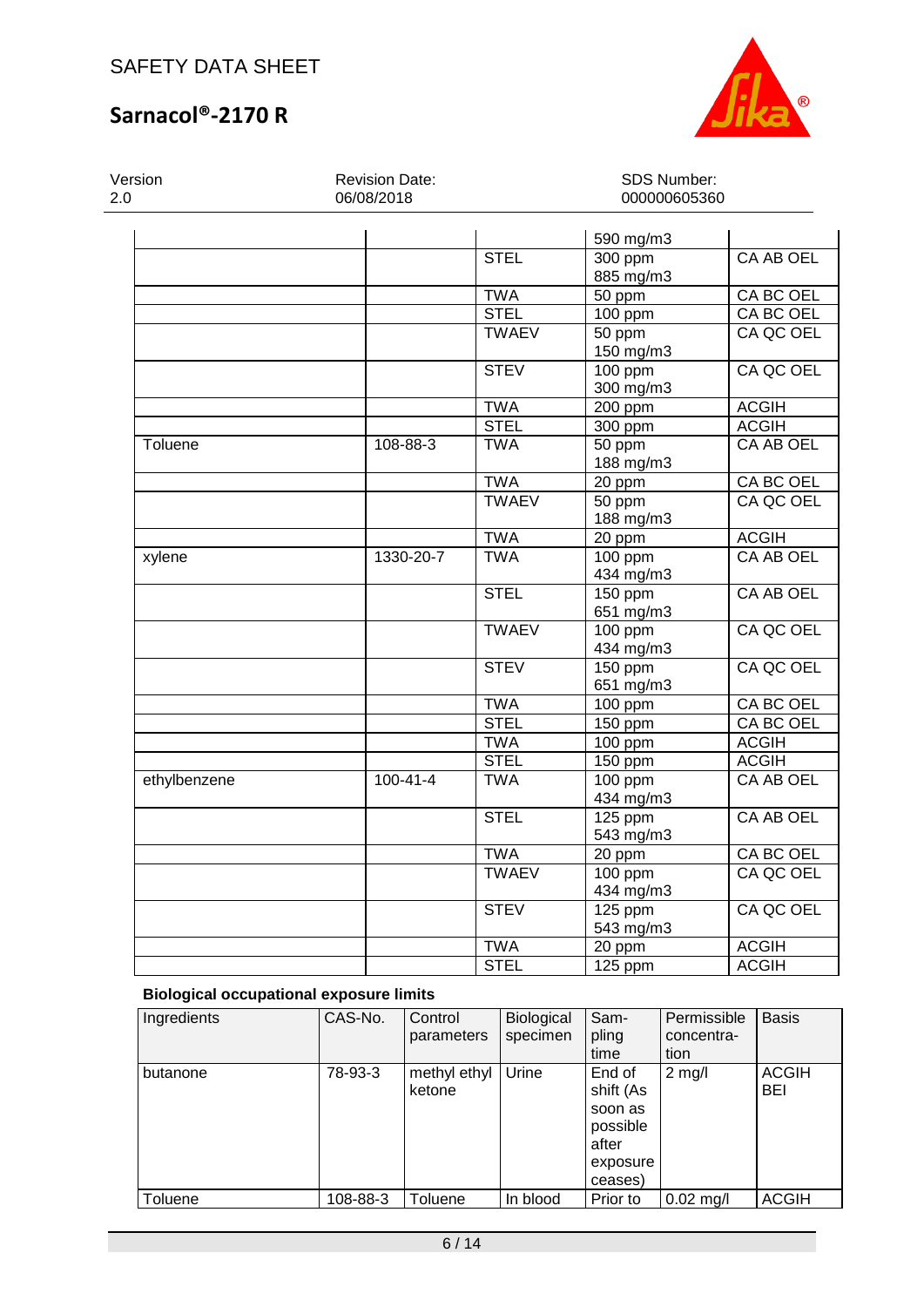

SDS Number: 000000605360

# **Sarnacol®-2170 R**

Version 2.0

Revision Date: 06/08/2018

|          |           |                           |          | last shift<br>of work-<br>week                                             |                           | <b>BEI</b>                 |
|----------|-----------|---------------------------|----------|----------------------------------------------------------------------------|---------------------------|----------------------------|
|          |           | Toluene                   | Urine    | End of<br>shift (As<br>soon as<br>possible<br>after<br>exposure<br>ceases) | $0.03$ mg/l               | <b>ACGIH</b><br><b>BEI</b> |
|          |           | o-Cresol                  | Urine    | End of<br>shift (As<br>soon as<br>possible<br>after<br>exposure<br>ceases) | $0.3$ mg/g<br>Creatinine  | <b>ACGIH</b><br><b>BEI</b> |
| xylene   | 1330-20-7 | Methylhip-<br>puric acids | Urine    | End of<br>shift (As<br>soon as<br>possible<br>after<br>exposure<br>ceases) | 1.5 g/g cre-<br>atinine   | <b>ACGIH</b><br><b>BEI</b> |
| butanone | 78-93-3   | methyl ethyl<br>ketone    | Urine    | End of<br>shift (As<br>soon as<br>possible<br>after<br>exposure<br>ceases) | $2$ mg/l                  | <b>ACGIH</b><br><b>BEI</b> |
| Toluene  | 108-88-3  | Toluene                   | In blood | Prior to<br>last shift<br>of work-<br>week                                 | $0.02$ mg/l               | <b>ACGIH</b><br><b>BEI</b> |
|          |           | Toluene                   | Urine    | End of<br>shift (As<br>soon as<br>possible<br>after<br>exposure<br>ceases) | $0.03$ mg/l               | <b>ACGIH</b><br><b>BEI</b> |
|          |           | o-Cresol                  | Urine    | End of<br>shift (As<br>soon as<br>possible<br>after<br>exposure<br>ceases) | $0.3$ mg/g<br>Creatinine  | <b>ACGIH</b><br><b>BEI</b> |
| xylene   | 1330-20-7 | Methylhip-<br>puric acids | Urine    | End of<br>shift (As<br>soon as<br>possible<br>after                        | 1.5 $g/g$ cre-<br>atinine | <b>ACGIH</b><br><b>BEI</b> |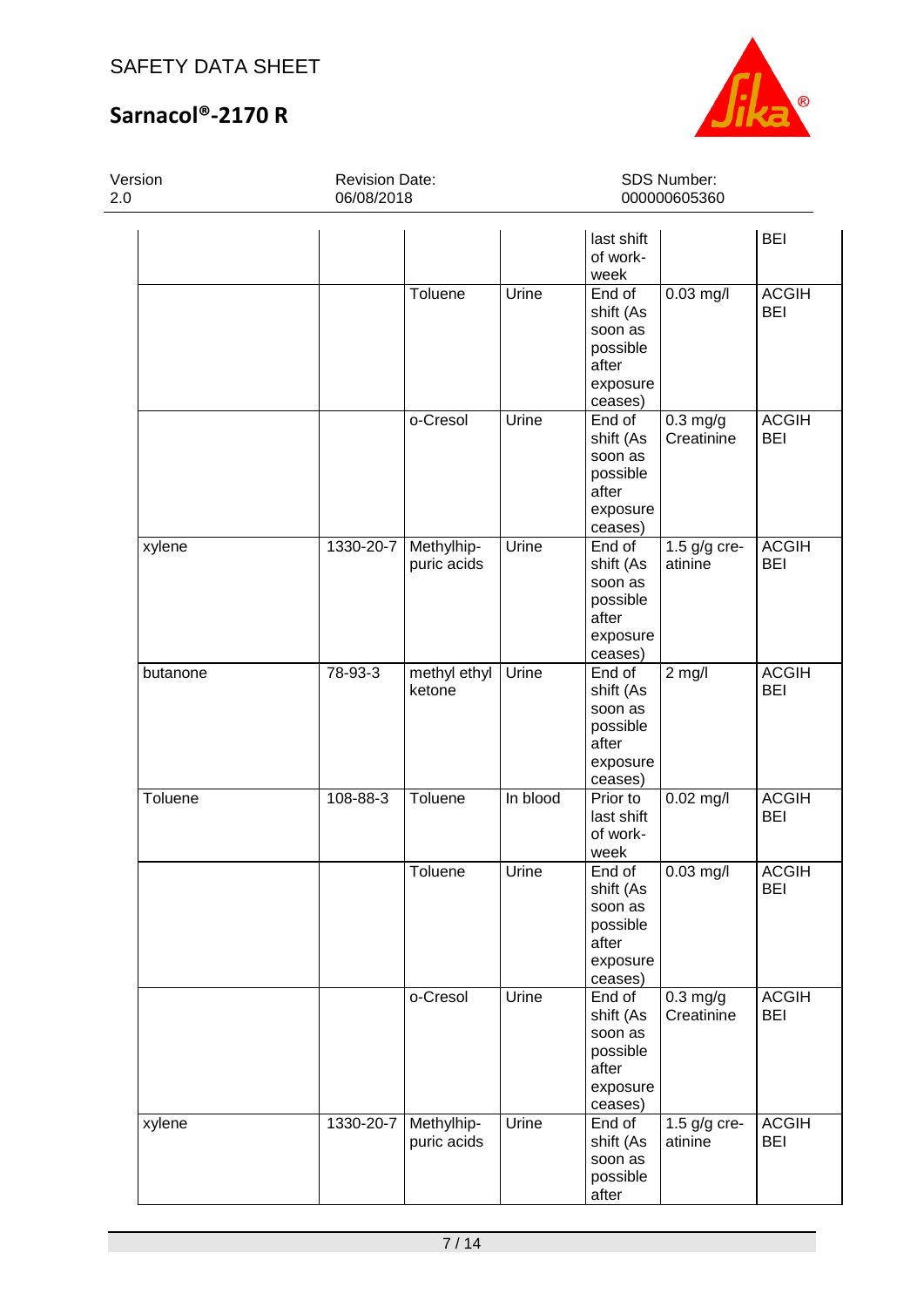

| Version<br>2.0                | <b>Revision Date:</b><br>06/08/2018 |                                                                                                                                                                                                                                                                                                                                                                                                                                                                            | SDS Number:<br>000000605360 |                                                                            |                          |                     |
|-------------------------------|-------------------------------------|----------------------------------------------------------------------------------------------------------------------------------------------------------------------------------------------------------------------------------------------------------------------------------------------------------------------------------------------------------------------------------------------------------------------------------------------------------------------------|-----------------------------|----------------------------------------------------------------------------|--------------------------|---------------------|
|                               |                                     |                                                                                                                                                                                                                                                                                                                                                                                                                                                                            |                             | exposure<br>ceases)                                                        |                          |                     |
| ethylbenzene                  | $100 - 41 - 4$                      | Sum of<br>mandelic<br>acid and<br>phenyl gly-<br>oxylic acid                                                                                                                                                                                                                                                                                                                                                                                                               | Urine                       | End of<br>shift (As<br>soon as<br>possible<br>after<br>exposure<br>ceases) | $0.15$ g/g<br>creatinine | <b>ACGIH</b><br>BEI |
| <b>Engineering measures</b>   |                                     | : Use of adequate ventilation should be sufficient to control<br>worker exposure to airborne contaminants. If the use of this<br>product generates dust, fumes, gas, vapor or mist, use pro-<br>cess enclosures, local exhaust ventilation or other engineer-<br>ing controls to keep worker exposure below any recommend-<br>ed or statutory limits.<br>The engineering controls also need to keep gas, vapor or<br>dust concentrations below any lower explosive limits. |                             |                                                                            |                          |                     |
| Personal protective equipment |                                     |                                                                                                                                                                                                                                                                                                                                                                                                                                                                            |                             |                                                                            |                          |                     |
| Respiratory protection        | ÷.                                  | Use a properly fitted NIOSH approved air-purifying or air-fed<br>respirator complying with an approved standard if a risk as-<br>sessment indicates this is necessary.<br>The filter class for the respirator must be suitable for the max-<br>imum expected contaminant concentration<br>(gas/vapor/aerosol/particulates) that may arise when han-<br>dling the product. If this concentration is exceeded, self-<br>contained breathing apparatus must be used.          |                             |                                                                            |                          |                     |
| Hand protection               |                                     |                                                                                                                                                                                                                                                                                                                                                                                                                                                                            |                             |                                                                            |                          |                     |
| Remarks                       | ÷.                                  | Chemical-resistant, impervious gloves complying with an<br>approved standard should be worn at all times when handling<br>chemical products if a risk assessment indicates this is nec-<br>essary.                                                                                                                                                                                                                                                                         |                             |                                                                            |                          |                     |
| Eye protection                |                                     | Safety eyewear complying with an approved standard should<br>be used when a risk assessment indicates this is necessary.                                                                                                                                                                                                                                                                                                                                                   |                             |                                                                            |                          |                     |
| Skin and body protection      |                                     | Choose body protection in relation to its type, to the concen-<br>tration and amount of dangerous substances, and to the spe-<br>cific work-place.                                                                                                                                                                                                                                                                                                                         |                             |                                                                            |                          |                     |
| Hygiene measures              |                                     | : Avoid contact with skin, eyes and clothing.<br>Wash hands before breaks and immediately after handling<br>the product.<br>Remove respiratory and skin/eye protection only after vapors<br>have been cleared from the area.<br>Remove contaminated clothing and protective equipment<br>before entering eating areas.<br>Wash thoroughly after handling.                                                                                                                  |                             |                                                                            |                          |                     |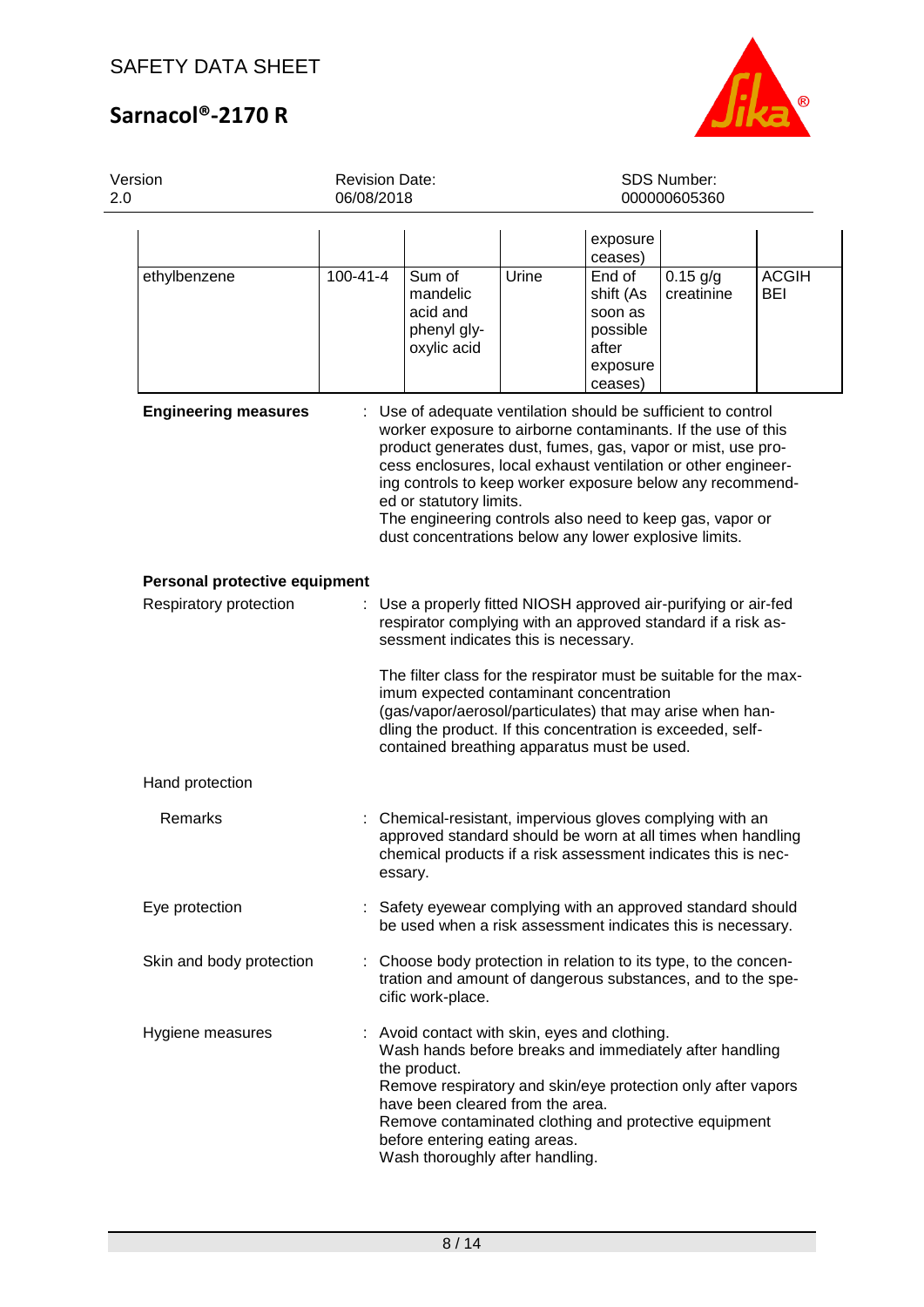

| Version | <b>Revision Date:</b> | SDS Number:  |
|---------|-----------------------|--------------|
| 2.0     | 06/08/2018            | 000000605360 |
|         |                       |              |

### **SECTION 9. PHYSICAL AND CHEMICAL PROPERTIES**

| Appearance                                 | ÷  | liquid                                    |
|--------------------------------------------|----|-------------------------------------------|
| Color                                      |    | amber                                     |
| Odor                                       |    | characteristic                            |
| <b>Odor Threshold</b>                      |    | No data available                         |
| рH                                         |    | Not applicable                            |
| Melting point/range / Freezing<br>point    |    | : No data available                       |
| Boiling point/boiling range                |    | : 111 °C (232 °F)                         |
| Flash point                                |    | : ca. -5 °C (23 °F)<br>Method: closed cup |
| Evaporation rate                           |    | No data available                         |
| Flammability (solid, gas)                  |    | No data available                         |
| Upper explosion limit                      | t. | $7\%$ (V)                                 |
| Lower explosion limit                      | ÷  | 1 %(V)                                    |
| Vapor pressure                             |    | 88.9924 hpa (66.750 mmHg)                 |
| Relative vapor density                     |    | No data available                         |
| Density                                    |    | ca. 0.888 g/cm3 (23 °C (73 °F) ())        |
| Solubility(ies)<br>Water solubility        |    | insoluble                                 |
| Partition coefficient: n-<br>octanol/water | ÷  | No data available                         |
| Autoignition temperature                   |    | No data available                         |
| Decomposition temperature                  |    | No data available                         |
| Viscosity<br>Viscosity, dynamic            |    | No data available                         |
| Viscosity, kinematic                       |    | ca. > 20.5 mm2/s (40 °C)                  |
| <b>Explosive properties</b>                |    | No data available                         |
| Molecular weight                           |    | No data available                         |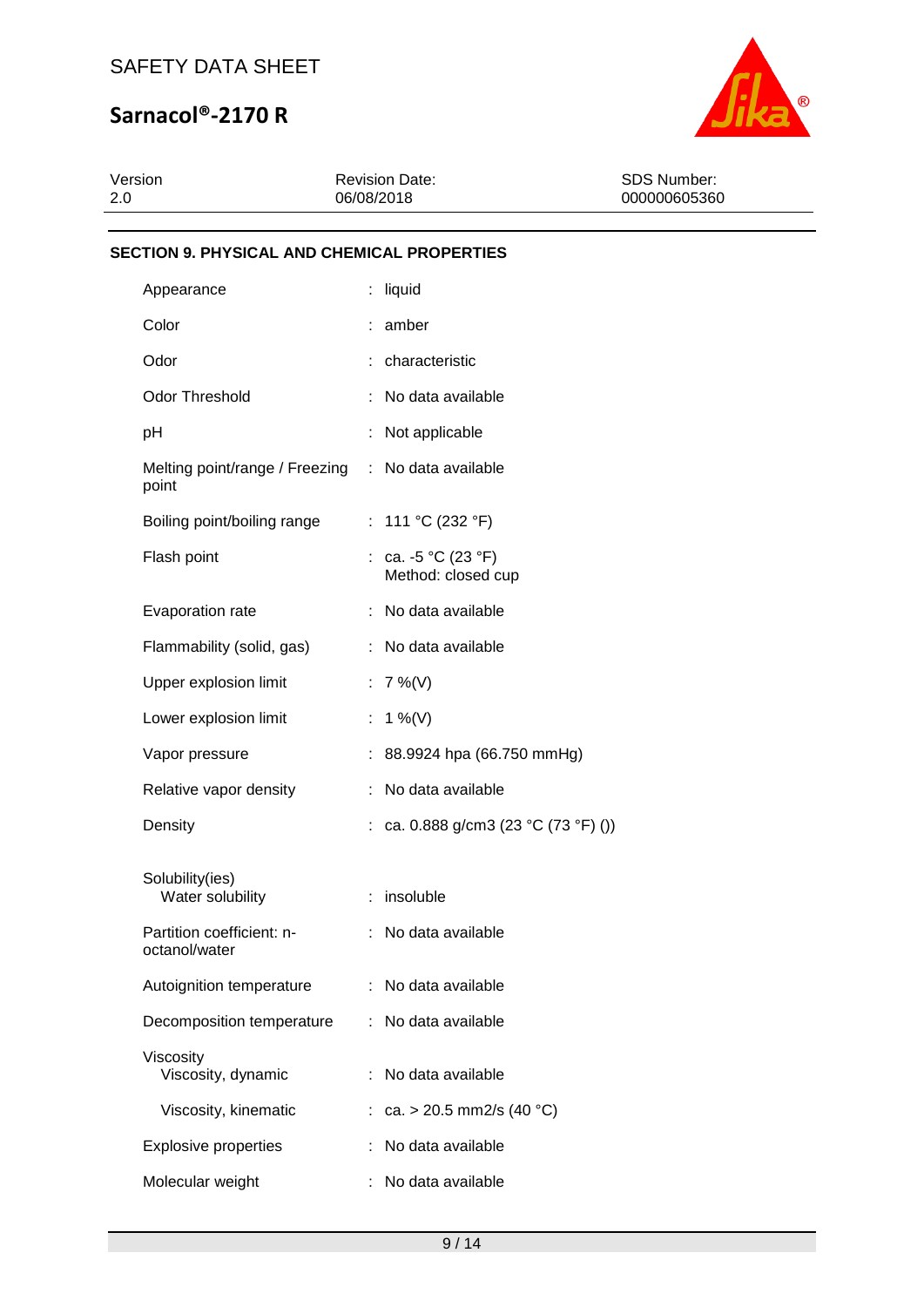

| Version<br>-2.0                            | <b>Revision Date:</b><br>06/08/2018 | SDS Number:<br>000000605360 |  |  |
|--------------------------------------------|-------------------------------------|-----------------------------|--|--|
|                                            |                                     |                             |  |  |
| <b>OFOTION 40 OTABU ITV AND BEAGTIVITY</b> |                                     |                             |  |  |

### **SECTION 10. STABILITY AND REACTIVITY**

| Reactivity                                          |  | : No dangerous reaction known under conditions of normal use.                                 |  |  |
|-----------------------------------------------------|--|-----------------------------------------------------------------------------------------------|--|--|
| Chemical stability                                  |  | : The product is chemically stable.                                                           |  |  |
| Possibility of hazardous reac-<br>tions             |  | : Stable under recommended storage conditions.<br>Vapors may form explosive mixture with air. |  |  |
| Conditions to avoid                                 |  | : Heat, flames and sparks.                                                                    |  |  |
| Incompatible materials                              |  | : No data available                                                                           |  |  |
| No decomposition if stored and applied as directed. |  |                                                                                               |  |  |

## **SECTION 11. TOXICOLOGICAL INFORMATION**

### **Acute toxicity**

Not classified based on available information.

|  |  |  | <b>Product:</b> |  |  |
|--|--|--|-----------------|--|--|
|--|--|--|-----------------|--|--|

| Acute oral toxicity                  | : Acute toxicity estimate: $> 5,000$ mg/kg<br>Method: Calculation method                                             |
|--------------------------------------|----------------------------------------------------------------------------------------------------------------------|
| Acute inhalation toxicity            | : Acute toxicity estimate: $> 40$ mg/l<br>Exposure time: 4 h<br>Test atmosphere: vapor<br>Method: Calculation method |
| Acute dermal toxicity                | : Acute toxicity estimate: $> 5,000$ mg/kg<br>Method: Calculation method                                             |
| Ingredients:                         |                                                                                                                      |
| butanone:<br>Acute oral toxicity     | : LD50 Oral (Rat): 3,300 mg/kg                                                                                       |
| Acute inhalation toxicity            | : LC50 (Rat): 36 mg/l<br>Exposure time: 4 h<br>Test atmosphere: vapor                                                |
| Acute dermal toxicity                | : LD50 Dermal (Rabbit): $> 5,000$ mg/kg                                                                              |
| xylene:<br>Acute oral toxicity       | : LD50 Oral (Rat): $3,523$ mg/kg                                                                                     |
| Acute dermal toxicity                | LD50 Dermal (Rabbit): 1,700 mg/kg                                                                                    |
| ethylbenzene:<br>Acute oral toxicity | : LD50 Oral (Rat): 3,500 mg/kg                                                                                       |
| Acute dermal toxicity                | : LD50 Dermal (Rabbit): 5,510 mg/kg                                                                                  |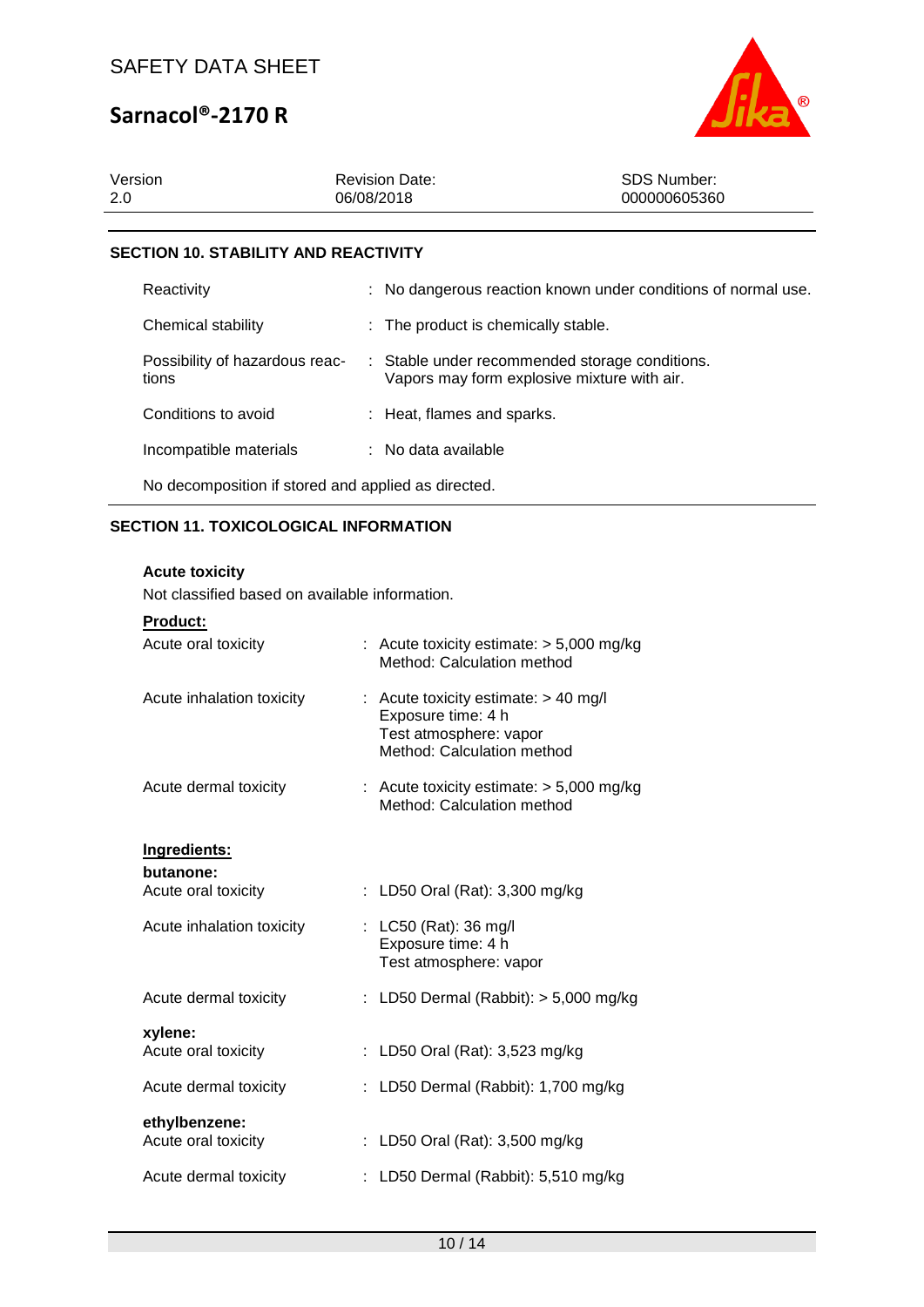

| Version                                                                | <b>Revision Date:</b><br>06/08/2018                                                                                                             | <b>SDS Number:</b><br>000000605360                     |
|------------------------------------------------------------------------|-------------------------------------------------------------------------------------------------------------------------------------------------|--------------------------------------------------------|
| <b>Skin corrosion/irritation</b><br>Causes skin irritation.            |                                                                                                                                                 |                                                        |
| Serious eye damage/eye irritation<br>Causes serious eye irritation.    |                                                                                                                                                 |                                                        |
| <b>Respiratory or skin sensitization</b>                               | Skin sensitization: Not classified based on available information.<br>Respiratory sensitization: Not classified based on available information. |                                                        |
| <b>Germ cell mutagenicity</b>                                          | Not classified based on available information.                                                                                                  |                                                        |
| Carcinogenicity                                                        |                                                                                                                                                 |                                                        |
| Suspected of causing cancer if inhaled.<br><b>IARC</b>                 | Group 2B: Possibly carcinogenic to humans                                                                                                       |                                                        |
|                                                                        | ethylbenzene                                                                                                                                    | $100 - 41 - 4$                                         |
| <b>NTP</b>                                                             | Not applicable                                                                                                                                  |                                                        |
| <b>Reproductive toxicity</b><br>May cause harm to breast-fed children. | Suspected of damaging fertility or the unborn child.                                                                                            |                                                        |
| <b>STOT-single exposure</b>                                            |                                                                                                                                                 |                                                        |
| May cause drowsiness or dizziness.                                     |                                                                                                                                                 |                                                        |
| <b>STOT-repeated exposure</b>                                          |                                                                                                                                                 |                                                        |
|                                                                        | May cause damage to organs through prolonged or repeated exposure if inhaled.                                                                   |                                                        |
| <b>Aspiration toxicity</b>                                             | Not classified based on available information.                                                                                                  |                                                        |
|                                                                        | <b>SECTION 12. ECOLOGICAL INFORMATION</b>                                                                                                       |                                                        |
| <b>Ecotoxicity</b>                                                     |                                                                                                                                                 |                                                        |
| Ingredients:<br>xylene:<br>Toxicity to fish                            | Exposure time: 96 h                                                                                                                             | : LC50 (Oncorhynchus mykiss (rainbow trout)): 3.3 mg/l |
|                                                                        |                                                                                                                                                 |                                                        |

No data available

**Bioaccumulative potential**

No data available

**Mobility in soil** No data available

**Other adverse effects**

#### **Product:**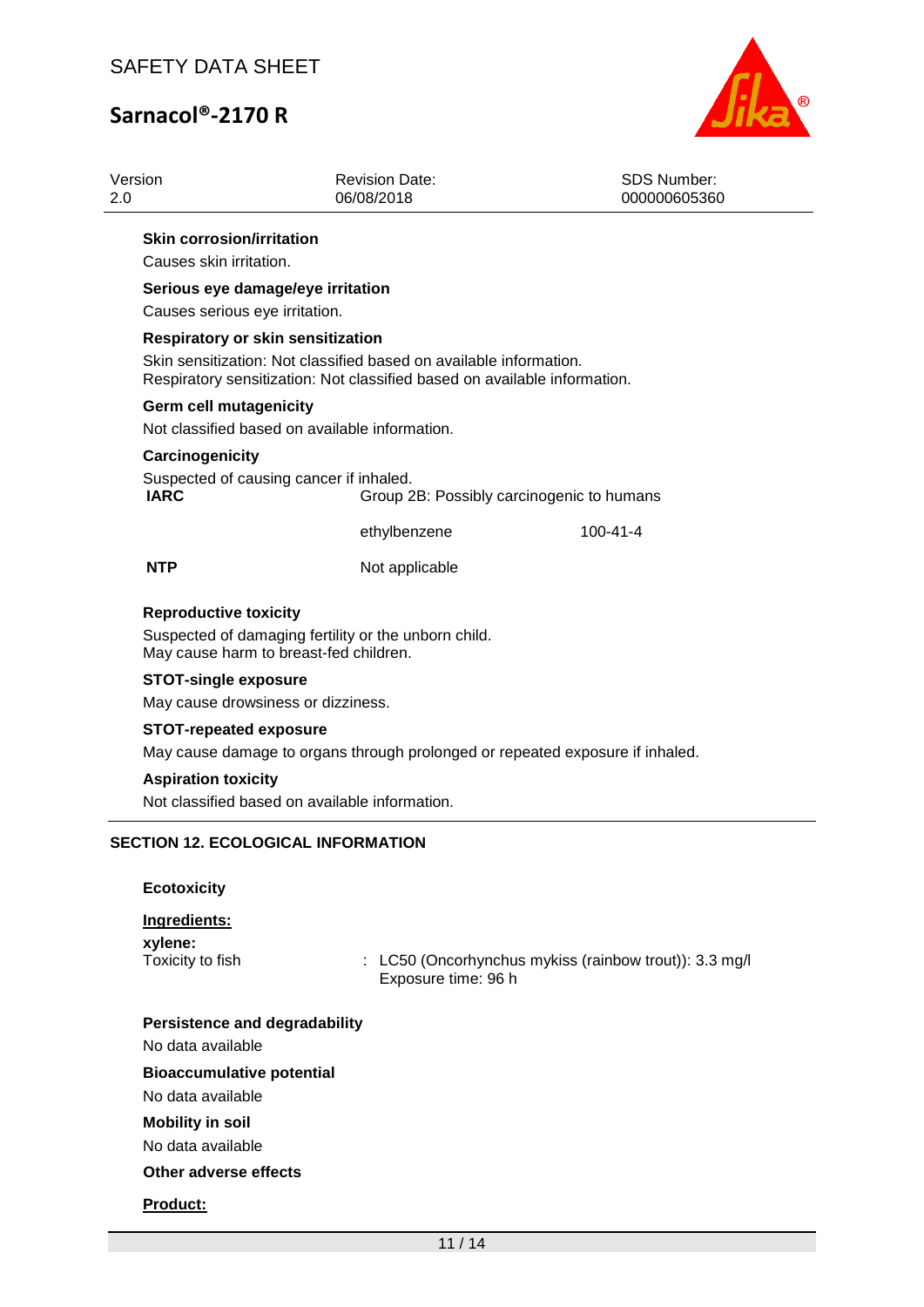

| Version                                | <b>Revision Date:</b>                                                                                                                                                                                | SDS Number:  |
|----------------------------------------|------------------------------------------------------------------------------------------------------------------------------------------------------------------------------------------------------|--------------|
| 2.0                                    | 06/08/2018                                                                                                                                                                                           | 000000605360 |
| Additional ecological infor-<br>mation | : Do not empty into drains; dispose of this material and its con-<br>tainer in a safe way.<br>Avoid dispersal of spilled material and runoff and contact with<br>soil, waterways, drains and sewers. |              |

## **SECTION 13. DISPOSAL CONSIDERATIONS**

| <b>Disposal methods</b> |                                                                                                                                                                                                                               |
|-------------------------|-------------------------------------------------------------------------------------------------------------------------------------------------------------------------------------------------------------------------------|
| Waste from residues     | : Disposal of this product, solutions and any by-products should<br>at all times comply with the requirements of environmental<br>protection and waste disposal legislation and any regional<br>local authority requirements. |
| Contaminated packaging  | : Empty containers should be taken to an approved waste han-<br>dling site for recycling or disposal.                                                                                                                         |

## **SECTION 14. TRANSPORT INFORMATION**

## **Domestic regulation**

| TDG (road/train)<br>UN number<br>Proper shipping name                                                                                                                                | $\pm$ UN 1133<br>: ADHESIVES                                                                   |
|--------------------------------------------------------------------------------------------------------------------------------------------------------------------------------------|------------------------------------------------------------------------------------------------|
| Class<br>Packing group<br>Labels                                                                                                                                                     | : 3<br>: II<br>: 3                                                                             |
| <b>International Regulations</b>                                                                                                                                                     |                                                                                                |
| <b>IATA-DGR</b><br>UN/ID No.<br>Proper shipping name<br>Class<br>Packing group<br>Labels<br>Packing instruction (cargo<br>aircraft)<br>Packing instruction (passen-<br>ger aircraft) | <b>UN 1133</b><br>Adhesives<br>: 3<br>: II<br><b>Flammable Liquids</b><br>ŧ.<br>: 364<br>: 353 |
| <b>IMDG-Code</b><br>UN number<br>Proper shipping name                                                                                                                                | <b>UN 1133</b><br>: ADHESIVES                                                                  |
| Class<br>Packing group<br>Labels<br>EmS Code<br>Marine pollutant                                                                                                                     | : 3<br>: II<br>- 3<br>$F-E$ , S-D<br>no                                                        |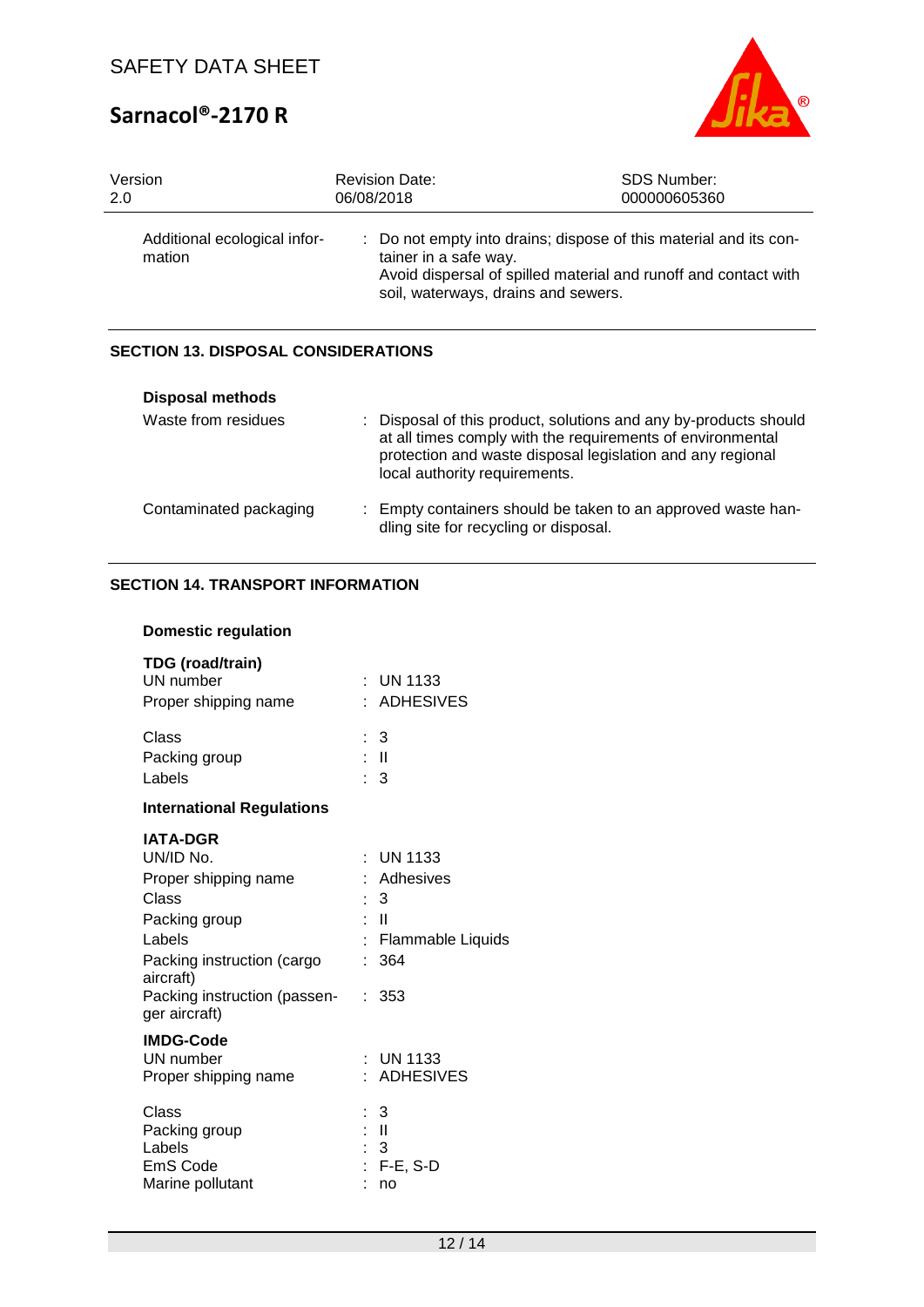

| Version | <b>Revision Date:</b> | SDS Number:  |
|---------|-----------------------|--------------|
| -2.0    | 06/08/2018            | 000000605360 |

#### **Transport in bulk according to Annex II of MARPOL 73/78 and the IBC Code**

Not applicable for product as supplied.

#### **SECTION 15. REGULATORY INFORMATION**

| <b>Canadian PBT Chemicals</b> | : This product contains the following components on the DSL<br>that are classified as Persistent, Bioaccumulative and/or Toxic<br>(PBT) under CEPA:<br>alkanes, C14-17, chloro |
|-------------------------------|--------------------------------------------------------------------------------------------------------------------------------------------------------------------------------|
| Canadian lists                |                                                                                                                                                                                |

#### **Canadian lists**

No substances are subject to a Significant New Activity Notification.

### **SECTION 16. OTHER INFORMATION**

Revision Date : 06/08/2018

Prepared by : R & D of Sika Canada Inc.

Notice to Reader:

The information contained in this Material Safety Data Sheet applies only to the actual Sika Canada product identified and described herein. This information is not intended to address, nor does it address the use or application of the identified Sika product in combination with any other material, product or process. All of the information set forth herein is based on technical data regarding the identified product that Sika believes to be reliable as of the date hereof. Prior to each use of any Sika product, the user must always read and follow the warnings and instructions on the product's current Product Data Sheet, product label and Material Safety Data Sheet for each Sika product, which are available at web site and/or telephone number listed.

SIKA MAKES NO WARRANTIES EXPRESS OR IMPLIED AND ASSUMES NO LIABILITY ARISING FROM THIS INFORMATION OR ITS USE. SIKA SHALL NOT BE LIABLE UNDER ANY LEGAL THEORY FOR SPECIAL OR CONSEQUENTIAL DAMAGES AND SHALL NOT BE RESPONSIBLE FOR THE USE OF THIS PRODUCT IN A MANNER TO INFRINGE ON ANY PATENT OR ANY OTHER INTELLECTUAL PROPERTY RIGHTS HELD BY OTHERS.

All sales of Sika products are subject to its current terms and conditions of sale available at www.sika.ca or 514-697-2610.

#### **Full text of other abbreviations**

| <b>ADR</b>    | Accord européen relatif au transport international des marchandises                                                                       |  |
|---------------|-------------------------------------------------------------------------------------------------------------------------------------------|--|
|               | Dangereuses par Route                                                                                                                     |  |
| CAS           | <b>Chemical Abstracts Service</b>                                                                                                         |  |
| <b>DNEL</b>   | Derived no-effect level                                                                                                                   |  |
| EC50          | Half maximal effective concentration                                                                                                      |  |
| <b>GHS</b>    | <b>Globally Harmonized System</b>                                                                                                         |  |
| <b>IATA</b>   | International Air Transport Association                                                                                                   |  |
| <b>IMDG</b>   | International Maritime Code for Dangerous Goods                                                                                           |  |
| LD50          | Median lethal dosis (the amount of a material, given all at once, which<br>causes the death of 50% (one half) of a group of test animals) |  |
| LC50          | Median lethal concentration (concentrations of the chemical in air that                                                                   |  |
|               | kills 50% of the test animals during the observation period)                                                                              |  |
| <b>MARPOL</b> | International Convention for the Prevention of Pollution from Ships, 1973                                                                 |  |
|               | as modified by the Protocol of 1978                                                                                                       |  |